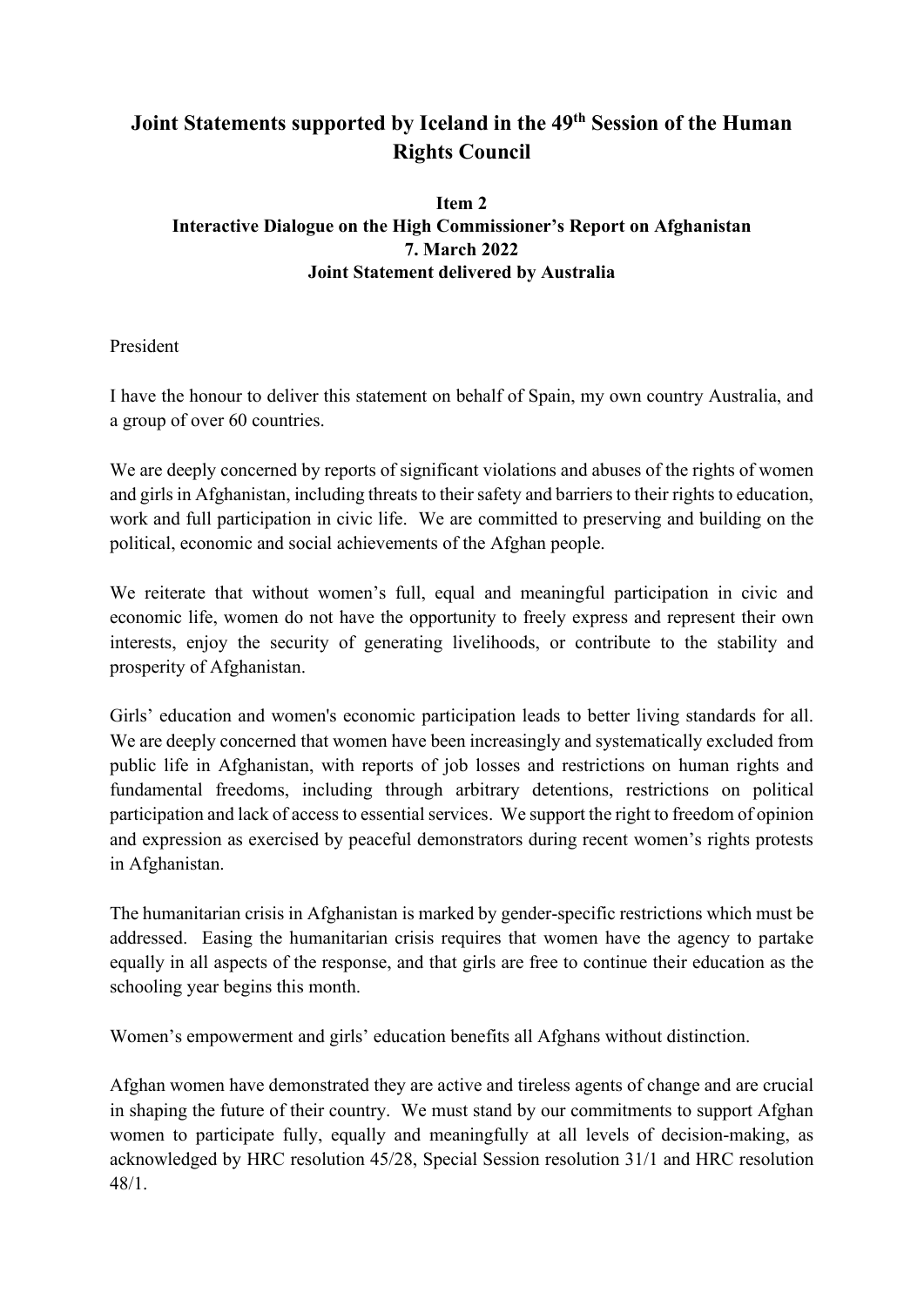Afghan women and girls deserve to live in safety, security and dignity. We remain steadfast in amplifying their voices to ensure their concerns are heard.

Thank you.

## List of Co-Signatories

- 1. Albania
- 2. Andorra
- 3. Australia
- 4. Austria
- 5. Belgium
- 6. Bosnia and Herzegovina
- 7. Brazil
- 8. Canada
- 9. Chile
- 10. Colombia
- 11. Costa Rica
- 12. Croatia
- 13. Cyprus
- 14. Czech Republic
- 15. Denmark
- 16. Ecuador
- 17. Estonia
- 18. Finland
- 19. France
- 20. Georgia
- 21. Germany
- 22. Greece
- 23. Guatemala
- 24. Hungary
- 25. Iceland
- 26. Ireland
- 27. Israel
- 28. Italy
- 29. Japan
- 30. Latvia
- 31. Liechtenstein
- 32. Lithuania
- 33. Luxemburg
- 34. Malta
- 35. Marshall Islands
- 36. Mauritius
- 37. Mexico
- 38. Monaco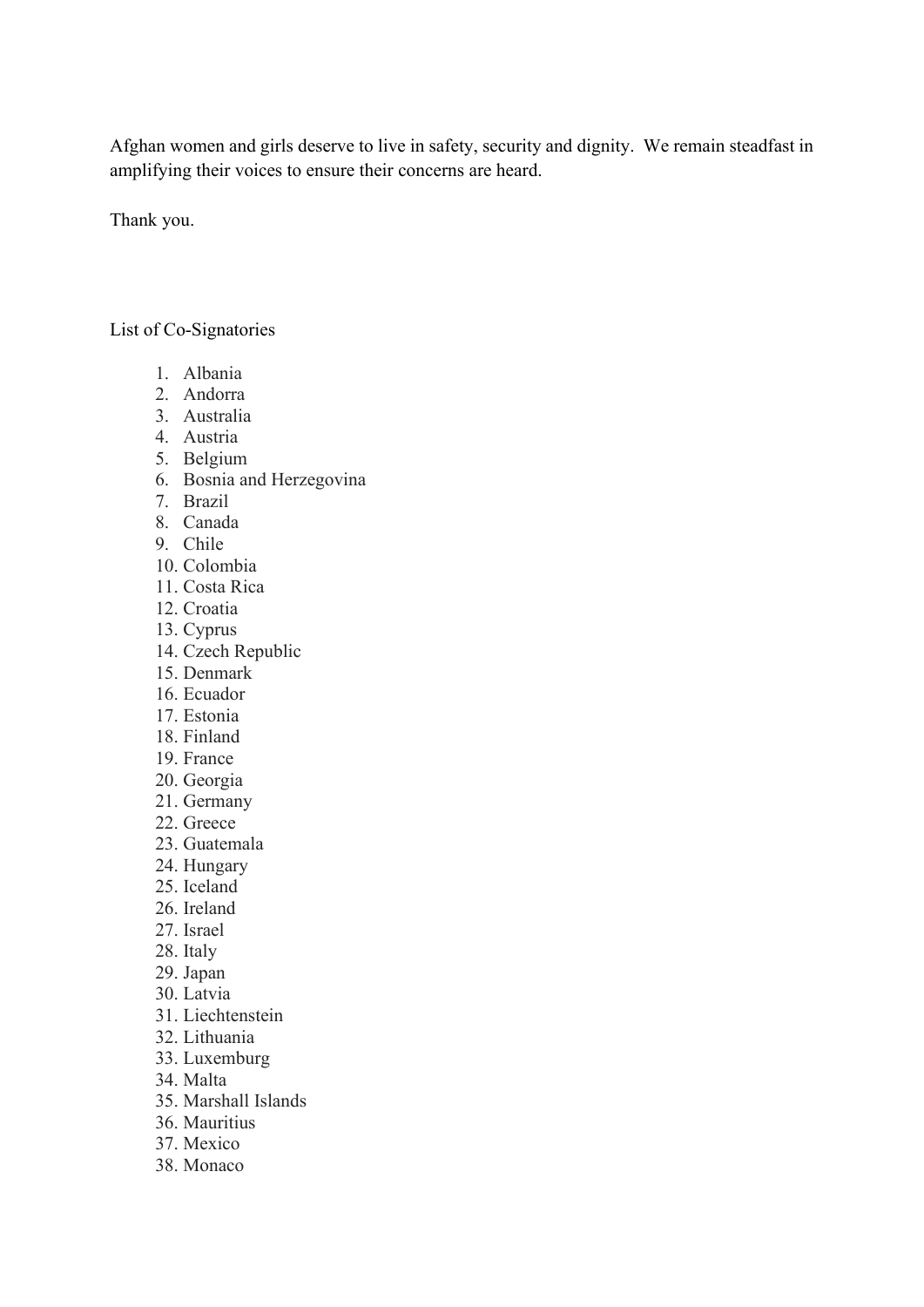- 39. Mongolia
- 40. Montenegro
- 41. Namibia
- 42. Netherlands
- 43. New Zealand
- 44. North Macedonia
- 45. Norway
- 46. Peru
- 47. Poland
- 48. Portugal
- 49. Republic of Korea
- 50. Romania
- 51. Serbia
- 52. Slovakia
- 53. Slovenia
- 54. Spain
- 55. Sweden
- 56. Switzerland
- 57. Timor Leste
- 58. Turkey
- 59. United Kingdom
- 60. United States of America
- 61. Uruguay
- 62. Vietnam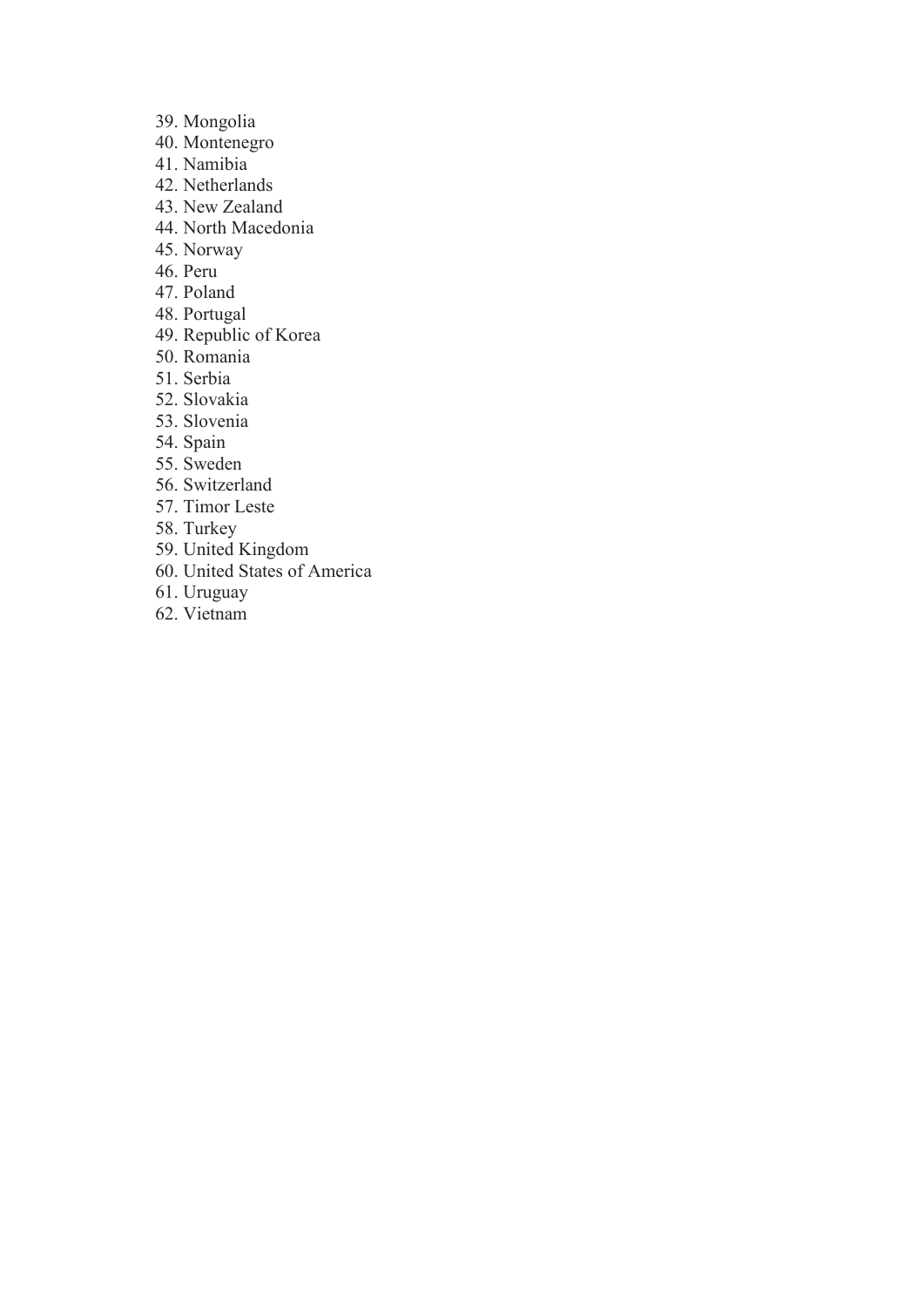# **Item 2 – General Debate 7. March 2022 Joint Statement on the situation in Yemen Joint Statement delivered by the Kingdom of the Netherlands**

Mr. President,

I have the honor to deliver this statement on behalf of 50 countries\*.

In recent months, the international community has been witnessing with great concern a rapid intensification of hostilities and cross-border attacks in Yemen and the region. This upsurge in hostilities as well as reports of killings of civilians, of strikes impacting civilian infrastructure and of human rights violations and abuses are a cause of great concern to us all.

In this context, all parties are called upon to comply with their obligations under international human rights law and international humanitarian law. In particular, we reiterate the vital importance of ensuring humanitarian access and the protection of civilians, including humanitarian and health workers and their facilities, as well as the importance of access for human rights workers to conduct impartial documentation and investigations into alleged human rights abuses abuses and violations.

We strongly support the efforts of the UN Special Envoy to bring an end to the conflict in Yemen. These are reinforced by the broad international consensus on the need to end the war in Yemen and work on lasting peace in the region. We urge all parties to the conflict to engage urgently and seriously in support of the Special Envoy's efforts. Justice and accountability are key to an inclusive, durable peace in Yemen.

A collective effort is needed to respond to these challenges and to ensure a peaceful, prosperous and just future for Yemen. To this end, we should overcome our differences and collectively engage in favor of inclusive solutions. Central to these efforts, should be the protection of the rights of Yemeni people, including women, children and people in vulnerable situations.

We would like to encourage the international community to continue to explore options to prevent human rights violations, address impunity and work towards a just and inclusive peace for the people of Yemen.

Thank you.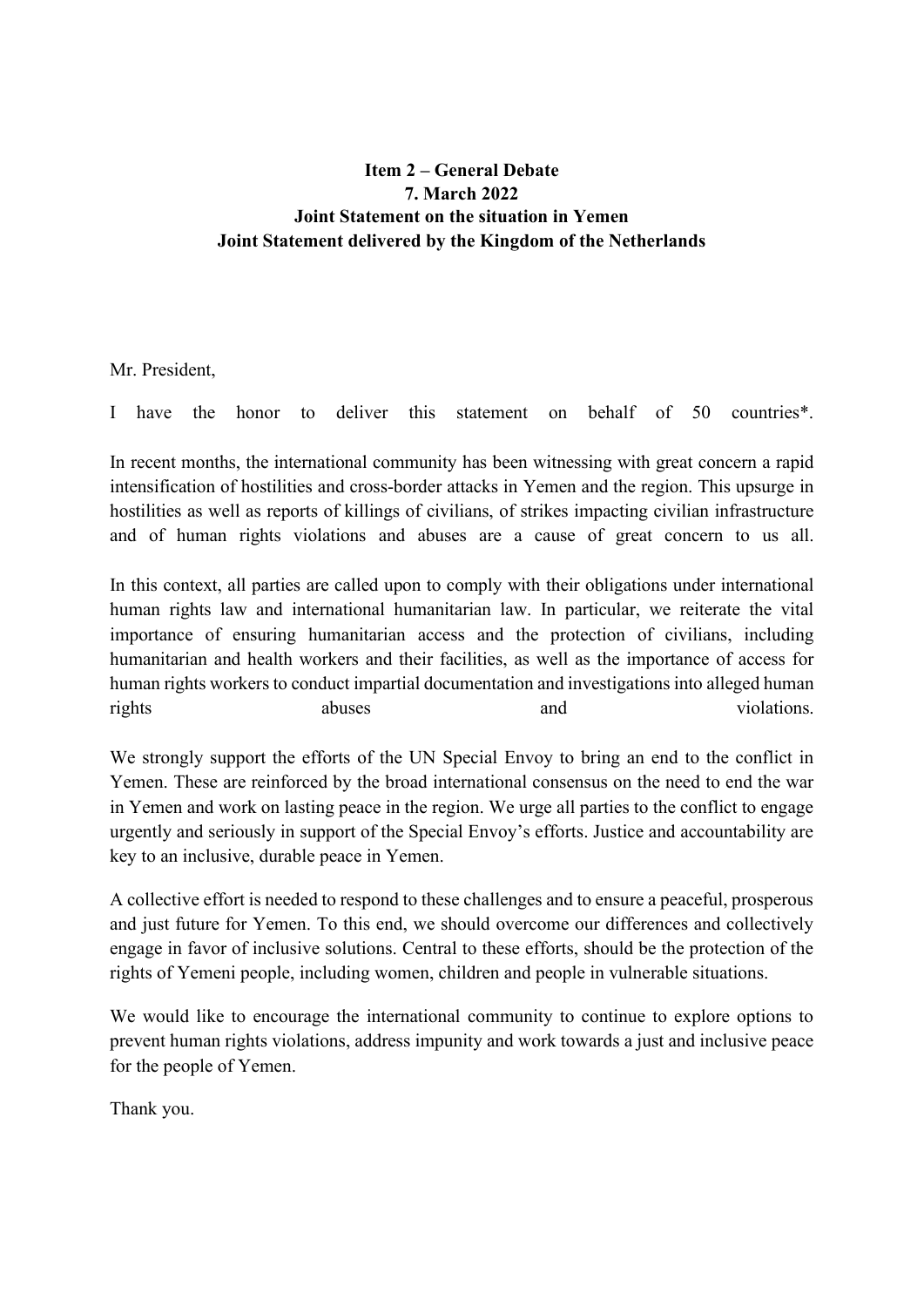\*Cosponsored by:

Andorra, Australia, Austria, Belgium, Bosnia and Herzegovina, Bulgaria, Canada, Chile, Costa Rica, Croatia, Cyprus, Czech Republic, Denmark, Estonia, Finland, France, Germany, Greece, Hungary, Iceland, Ireland, Israel, Italy, Japan, Latvia, Liechtenstein, Lithuania, Luxembourg, Malta, Marshall Islands, Micronesia, Moldova, Monaco, Montenegro, Netherlands, New Zealand, North Macedonia, Norway, Poland, Portugal, Republic of Korea, Romania, San Marino, Spain, Slovakia, Slovenia, Sweden, Switzerland, United Kingdom, United States (50)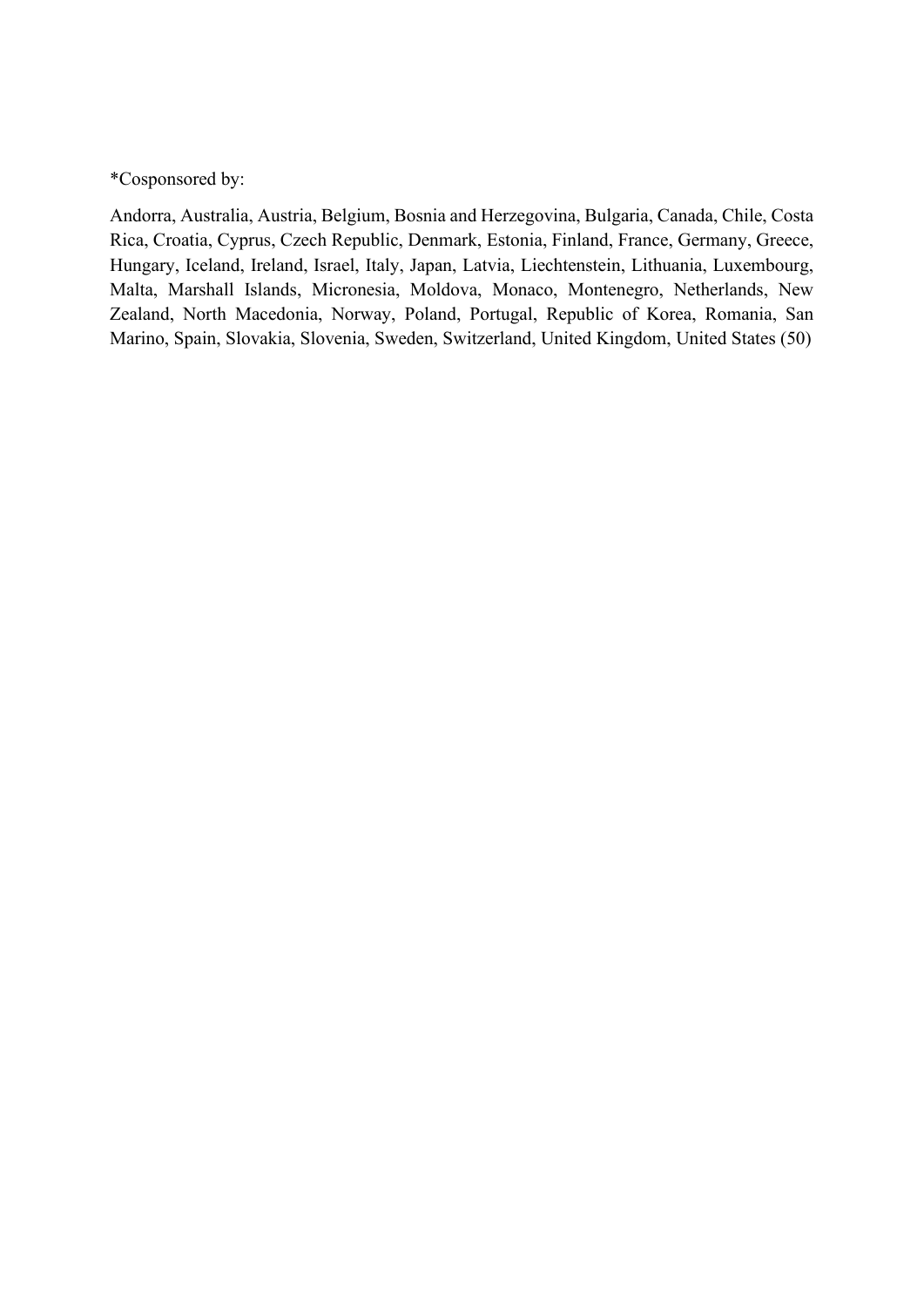# **Item 2 8. March 2022 Joint Statement on International Women's day Joint Statement delivered by Finland**

Thank you, President,

I have the honor to deliver this statement on the occasion of International Women's Day on behalf of Mexico, Finland and XX States.

During the last years, we have witnessed a backlash against women's and girls' rights and gender equality. These regressions jeopardize the progress achieved on this agenda. Advancing gender equality is crucial to comply with our human rights obligations, but also key to enable peace and sustainable development.

We have observed that topics such as sexual and reproductive health and rights, women's participation in public affairs, activism, gender-based discrimination and violence and even girl's education, have been questioned, contested, and actively attacked.

The COVID-19 crisis exacerbated pre-existing gender-based discrimination and violence. Women and girls have disproportionately carried the burdens of pandemic-induced labor, with increased amounts of work at homes and work places, including care work, and reductions in income. In addition, the COVID-19 pandemic has given rise to a second, nefarious "shadow" pandemic of gender-based violence, particularly for women and girls living through humanitarian crises. It is time to create a new momentum, break the current impasse, and get up to speed in reaching SDG5. Women and girls have the capacity to take action and build resilient futures for their communities, this however is dependent on removing structural barriers, discriminatory social and gender norms and gender gaps.

The right to education that is accessible and high quality for all girls is a key element for the recovery process. Unpaid care work and social and gender norms remain a key barrier to this. Girls' education strengthens economies, reduces inequalities, and ensures their active participation in all areas of their lives. We want to see indigenous women and girls better represented in all levels of education. Women and girls need to be provided the opportunity to become lifelong learners – participating in science, technology, engineering and mathematics. Closing the gender gaps in education must be a priority for States. We must ensure a safe return to school for the girls who dropped out due to the pandemic

Digitalisation and new technologies can also accelerate positive change towards gender equality. We should harness this potential more equally across the globe. We must thoughtfully close the gender digital divide while mitigating risks to women, girls and persons in marginalized situations.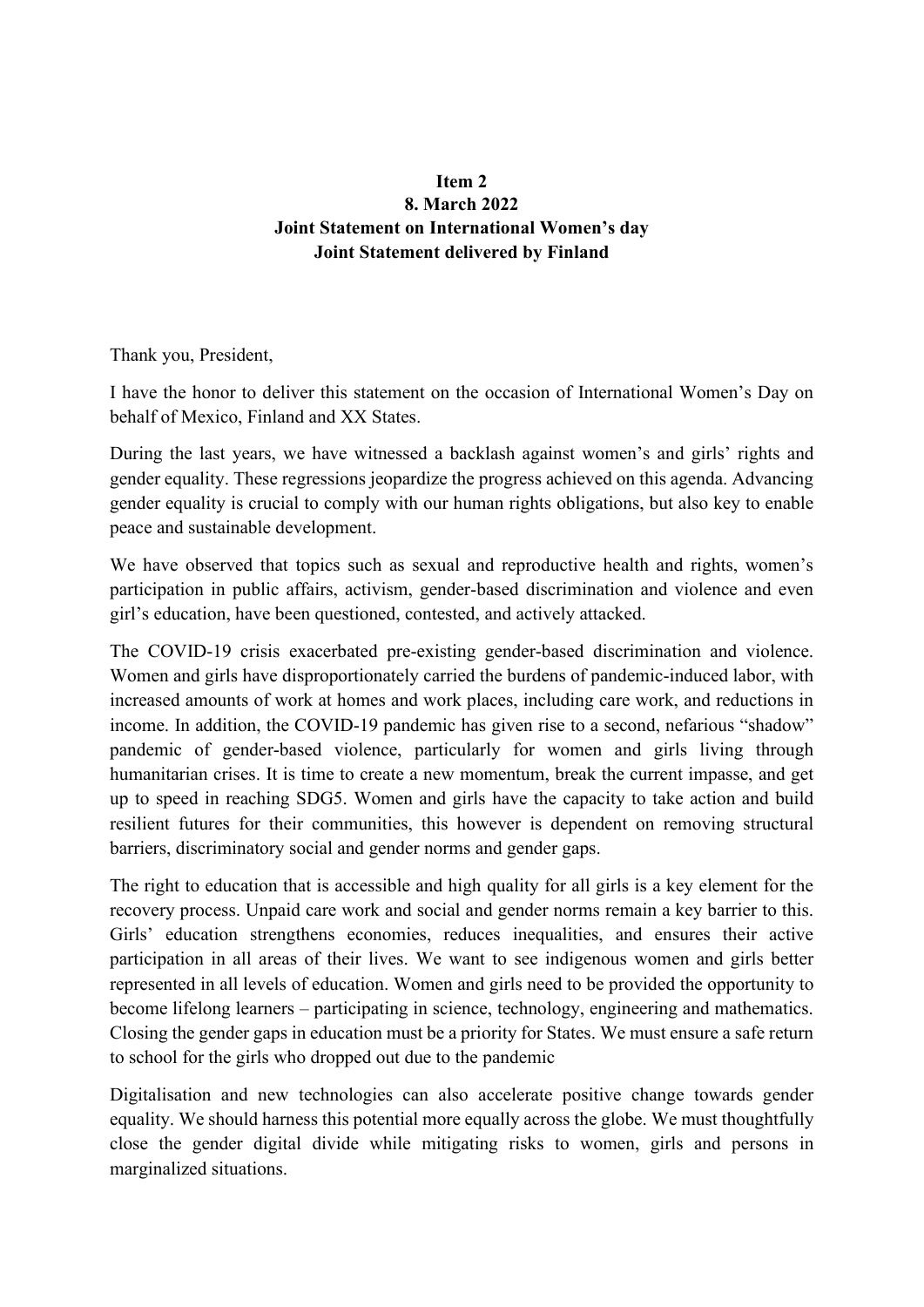Digital space is significant for women and girls' empowerment and we must make it safe. It is important to combat all forms of online violence and harassment and ensure that the development and implementation of new technologies incorporates a human rights approach.

We cannot achieve gender equality without eradicating gender-based violence. It is a form of discrimination and constitutes a human rights violation. It causes fear and suffering and destroys the fabric of societies. Violence and discrimination against all women and girls remains a widespread problem around the world. Political will is needed to accelerate gender equality, and to respond to attempts to roll it back.

If half of the population is left behind, a society cannot reach its full potential. We need to address the root causes of gender inequalities. This can only be achieved, inter alia, by ensuring women´s and girls' active participation in all spheres of public and private life. Men and boys are key advocates and partners in these efforts. Together, we must promote and protect the rights of all women and girls without discrimination of any kind. This is essential for our COVID-19 recovery and for the successful implementation of the 2030 Agenda for Sustainable Development. The current crisis also offers opportunities to step forward into concrete positive changes for women and girls.

Thank you.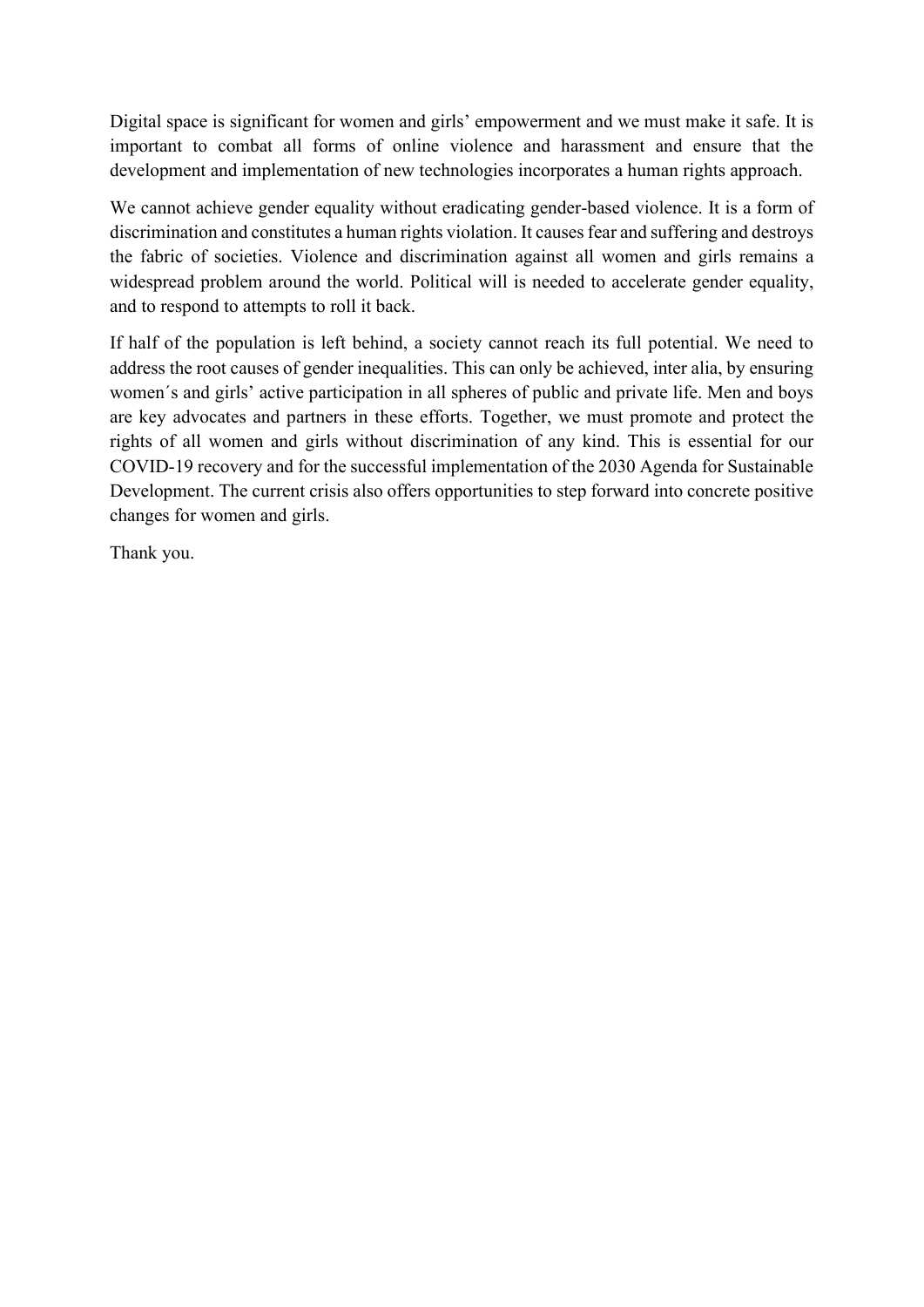# **Item 3 Interactive Dialogue with the UN Special Representative of the Secretary-General for Children and Armed Conflict 15 March 2022 Joint Statement delivered by The European Union**

Madam Special Representative,

I am delivering this statement on behalf of a group of … countries.

We welcome the [joint statement](https://childrenandarmedconflict.un.org/2022/02/joint-statement-on-the-situation-in-ukraine-by-the-special-representatives-of-the-secretary-general-for-children-and-armed-conflict-and-on-violence-against-children/) on the situation in Ukraine delivered by your mandate in cooperation with the Special Representative on Violence against Children, reminding all parties that the protection of civilians must be the first priority.

Over 2.8 million people have now fled Ukraine as war continues to ravage the country. The UN estimates that 30% of the country's population - is in dire need of life-saving humanitarian assistance.

Many of them are children. [UNICEF](https://www.unicef.org/press-releases/additional-unicef-supplies-their-way-ukraine-number-child-refugees-exceeds-1-million) has renewed its call for safe, rapid and unimpeded humanitarian access to reach populations in need and for the safe passage of civilians.

We strongly condemn the heinous attack by the Russian Federation against a children's hospital and maternity ward in Mariupol, while a ceasefire was supposed to be in place to allow civilians to evacuate. The indiscriminate attacks against civilians and civilian infrastructure must stop immediately. Attacks on homes, schools, orphanages and medical facilities are unacceptable. Respect for international humanitarian law is paramount.

Madam Special Representative,

It is currently snowing in Ukraine with temperatures frequently going below 0°C. Children in Ukraine need help and protection. They need supplies and other critical support, and access to basic social services like health and education.

In your view, what are the main risks and needs for children affected by the conflict in Ukraine?

# **List of signatories**

| 1. Albania                | 35. Lithuania        |
|---------------------------|----------------------|
| 2. Andorra                | 36. Luxembourg       |
| 3. Australia              | 37. Malawi           |
| 4. Austria                | 38. Malta            |
| 5. Bahamas                | 39. Marshall Islands |
| 6. Belgium                | 40. Mexico           |
| 7. Bosnia and Hercegovina | 41. Moldova          |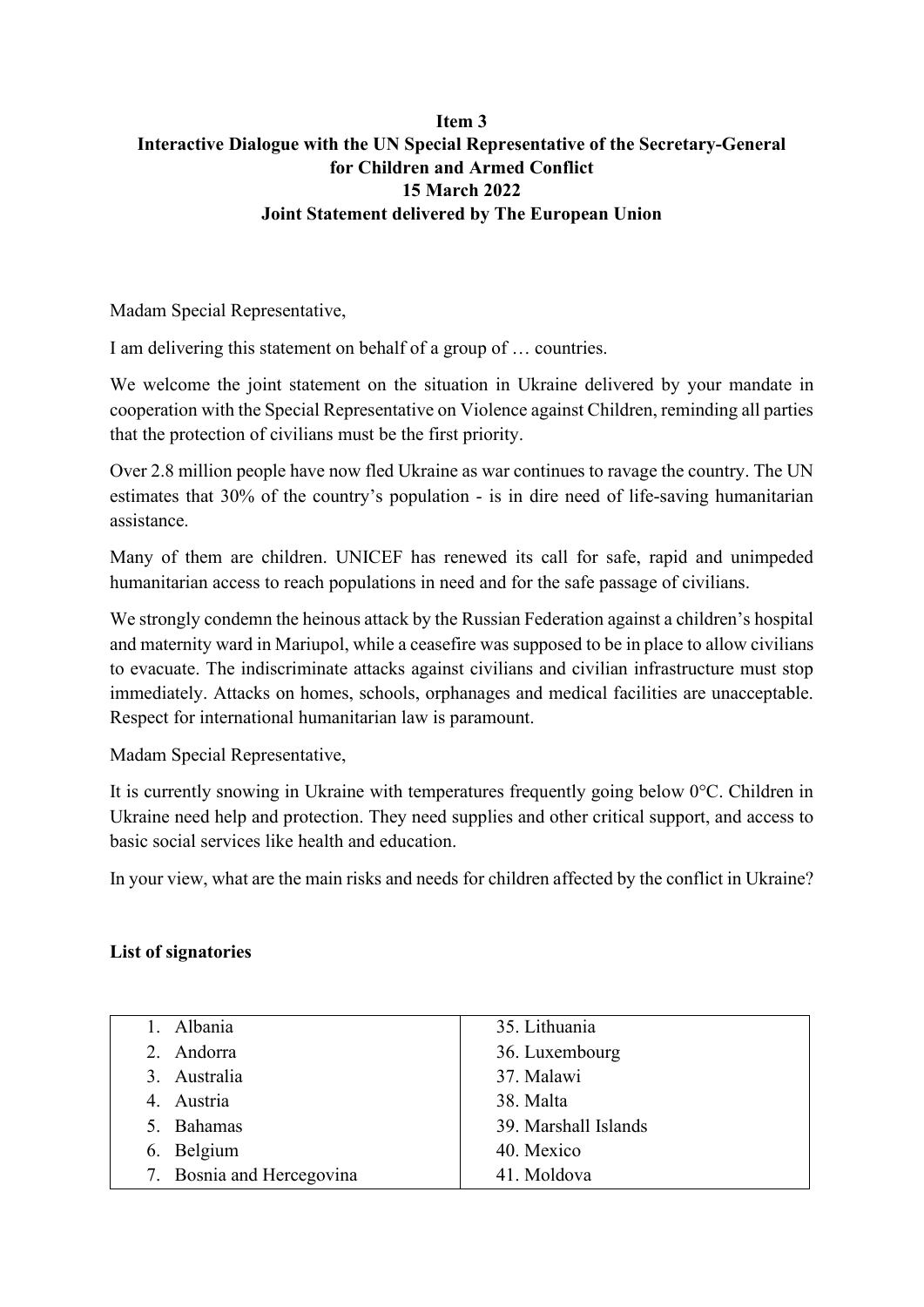| Bulgaria<br>8.     | 42. Monaco                              |
|--------------------|-----------------------------------------|
| Canada<br>9.       | 43. Montenegro                          |
| 10. Chile          | 44. Netherlands                         |
| 11. Colombia       | 45. New Zealand                         |
| 12. Costa Rica     | 46. North Macedonia                     |
| 13. Croatia        | 47. Norway                              |
| 14. Cyprus         | 48. Panama                              |
| 15. Czech Republic | 49. Paraguay                            |
| 16. Denmark        | 50. Peru                                |
| 17. Ecuador        | 51. Poland                              |
| 18. Estonia        | 52. Portugal                            |
| 19. Eswatini       | 53. Republic of Korea                   |
| 20. Finland        | 54. Romania                             |
| 21. France         | 55. Sierra Leone                        |
| 22. Georgia        | 56. Slovakia                            |
| 23. Germany        | 57. Slovenia                            |
| 24. Greece         | 58. Spain                               |
| 25. Guatemala      | 59. Sweden                              |
| 26. Honduras       | 60. Switzerland                         |
| 27. Hungary        | 61. Timor Leste                         |
| 28. Iceland        | 62. Turkey                              |
| 29. Ireland        | 63. Ukraine                             |
| 30. Israel         | 64. United Kingdom of Great Britain and |
| 31. Italy          | Northern Ireland                        |
| 32. Japan          | 65. United States of America            |
| 33. Latvia         | 66. Uruguay                             |
| 34. Liechtenstein  |                                         |
|                    |                                         |
|                    |                                         |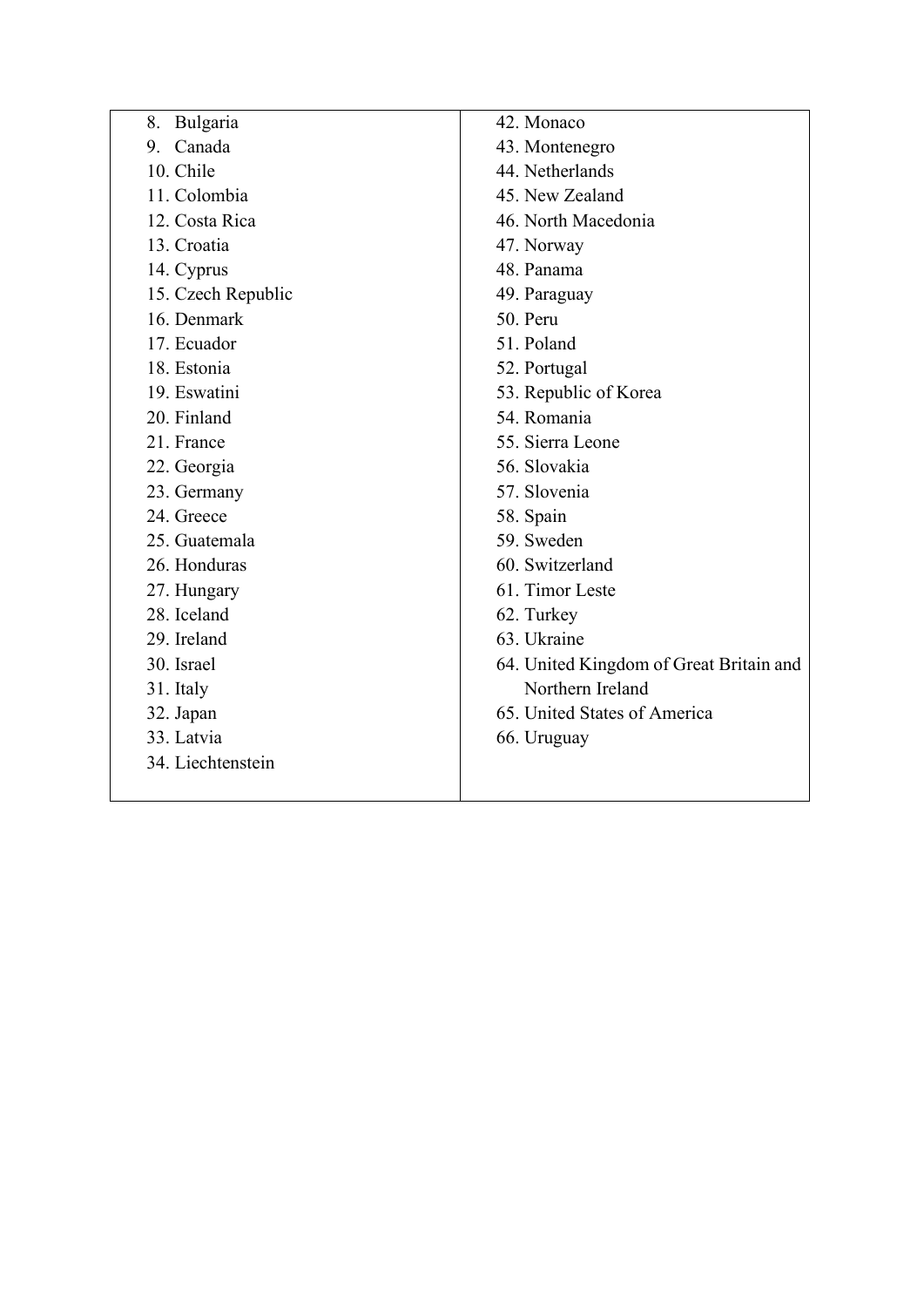## **Item 3 Interactive dialogue with the Special Representative of the Secretary-General for children and armed conflict Joint Statement on Safe Schools Declaration 15 March 2022 Joint Statement delivered by Argentina on behalf of the Group of States of the Safe Schools Declaration**

I take the floor on behalf of a group of states of the Safe Schools Declaration.

The Safe Schools Declaration (SSD) is an intergovernmental political commitment to protect education from attack and continuing education during armed conflict. Since it was adopted in 2015, one hundred fourteen States have endorsed the Declaration.

The Fourth International Conference on the Safe Schools Declaration was held in Abuja, Nigeria in 2021. States, international organizations and civil society took stock of progress on implementation of the Declaration, shared good practices, and strengthened collaboration to ensure that all students and educators can learn and teach in a safe way. We thank the Special Representative, Virginia Gamba, for her participation in the Conference and her strong support for the Declaration.

We welcome the activities of the Special Representative to address the military use of schools, and the repeated calls made by Ms. Gamba to Member States to endorse and implement the SSD.

We deplore the on-going violations of children's rights in conflict worldwide, including attacks and threats of attacks on schools and universities as well as the military use of educational infrastructure. We welcome the adoption, in 2021, of the first standalone Security Council Resolution 2601, on protection of education in conflict.

Education is not only a fundamental human right; it is also an essential protection mechanism.

We welcome Tunisia as the last endorsing State and we reiterate our call to all states to endorse and implement the SSD and its Guidelines.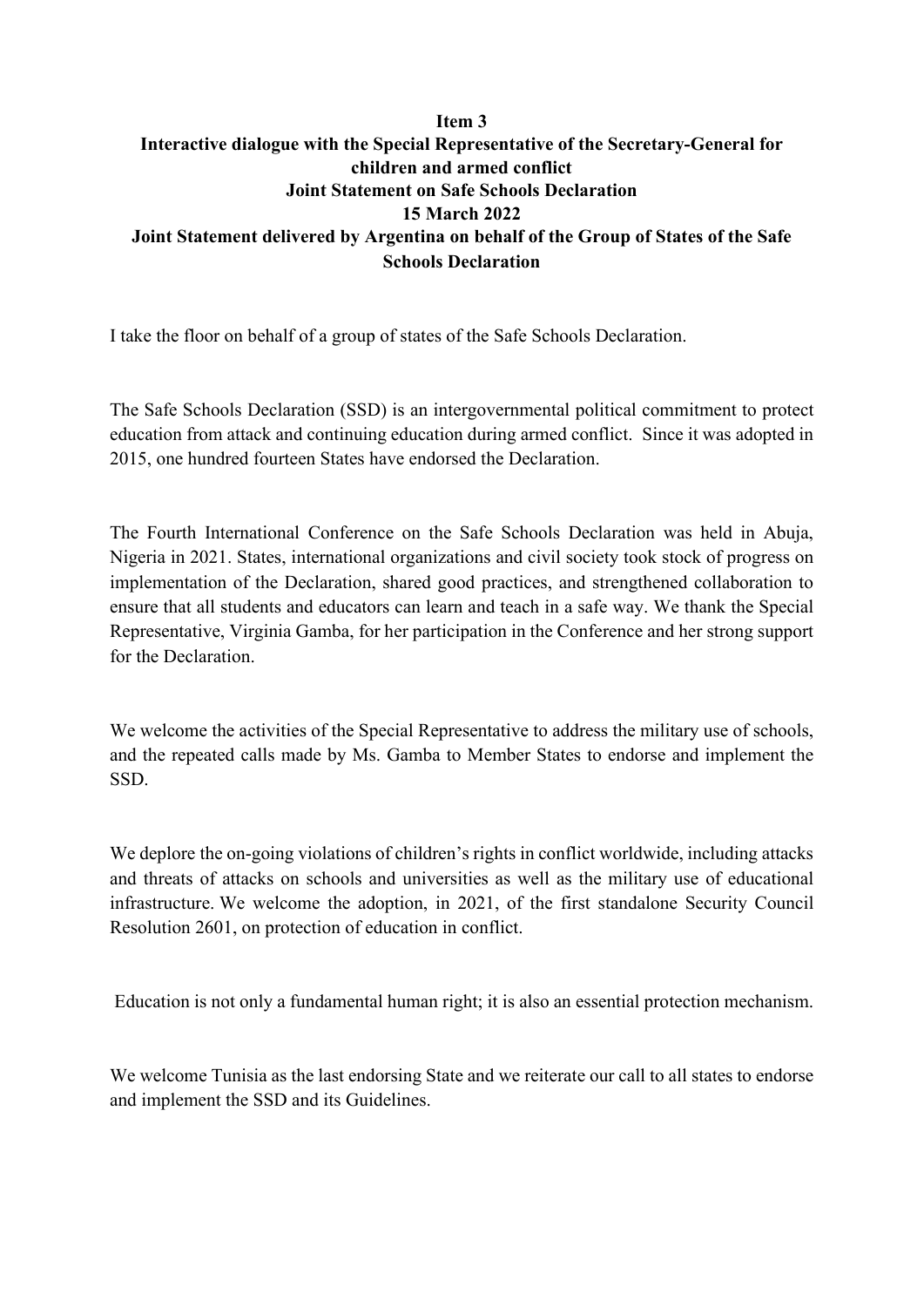## **Item 3 - General debate 16 March 2022 Joint Statement on Environmental Human Rights Defenders Joint Statement delivered by Sweden**

Mr President,

I have the honour to deliver this statement on behalf of Costa Rica, the United States of America, and Sweden, as well as over 60 countries\*.

The world today faces multiple challenges - climate change, biodiversity loss and pollution, an inequality crisis, exacerbated by the socio-economic effects of the global pandemic, and a democracy crisis, with the global trend of weakened respect for human rights and democratic principles.

Human rights defenders play a crucial role in tackling and mitigating these challenges.

Human rights defenders, including those working in environmental matters, referred to as environmental human rights defenders, face increasing resistance for mobilizing to protect the environment and confront climate change, and for speaking out to address the adverse human rights impacts resulting from the unprincipled or otherwise flawed exploitation of land, water and natural resources.

According to reports, over 200 environmental human rights defenders, including members of indigenous peoples, were killed in 2020. This is unacceptable.

Accountability for all threats, harassment, attacks and killings – both by state and non-state actors – must be ensured and further threats, harassment, attacks and killings must be prevented. No country is immune from challenges in this area.

Women environmental human rights defenders often face additional obstacles, risks and reprisals, including sexual and gender-based violence – both online and offline. Women defenders, especially in rural and indigenous areas, are often at the forefront of these movements, but due to gender discrimination they often lack the resources, contacts, and power to mitigate attacks, which frequently go unreported. Support to security and safety measures for environmental human rights defenders must be gender-responsive and adapted to the specific gendered attacks, threats and harassments that they encounter.

Indigenous, Afro-descendent, and other minority environmental human rights defenders, in particular those who live in remote areas, are disproportionately subject to violence, comprising over 40 percent of the reported killings. Many of these defenders may have little formal education and may not speak the official language. Community leaders who raise concerns often become a target for violence to silence the broader community. Protection measures need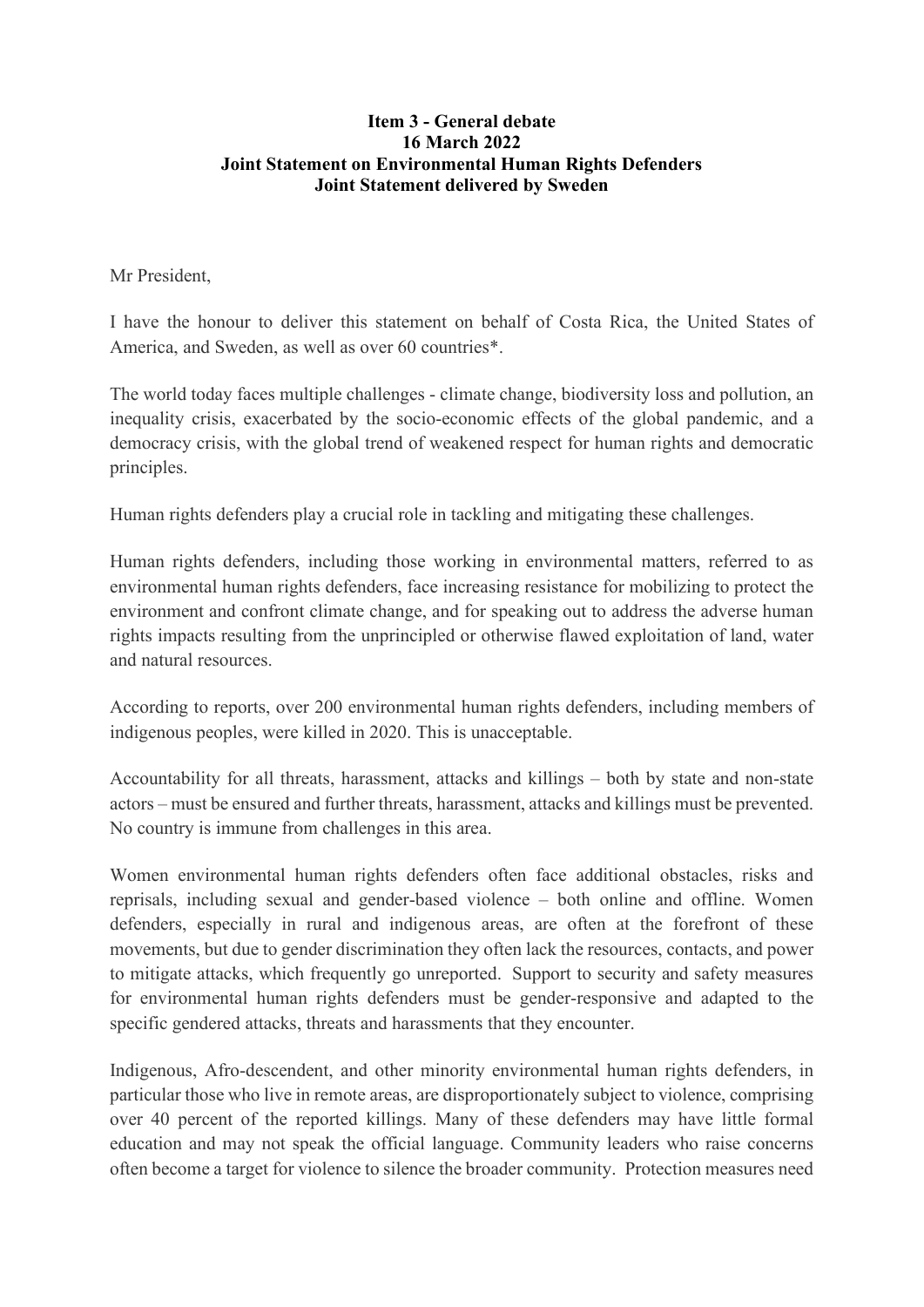to be adapted to reflect their specific circumstances, including connecting at-risk communities to networks that can protect them from violence and defend their rights.

When building back better from the pandemic, it is of paramount importance for states to protect and support environmental human rights defenders, as well as to acknowledge their role as agents of change to mitigate and adapt to climate change, protect the environment and improve conditions for food security. Environmental human rights defenders, including indigenous peoples and small-holder farmers, often have unique knowledge about local sustainable solutions that can help drive a just transition that leaves no one behind.

Further we call on states to ensure access to justice in environmental matters, to protect the defenders and to ensure their safety, and to acknowledge and address the specific threats to women, indigenous, Afro-descendent, and other minority environmental human rights defenders, whether the threat comes from state or non-state actors.

We recall the steps set out in Council resolution 40/11 and reiterate the Council's call to implement them without delay. Council resolution 48/13 highlights the role of the UN Guiding Principles on Business and Human Rights as an important tool for businesses in this context.

We welcome the United Nations' efforts to protect environmental human rights defenders, and in particular efforts by UNEP, OHCHR and UNDP in relation to the SG's Call to Action for Human Rights.

We commit to continue working together to find effective ways to defend and support environmental human rights defenders.

Thank you.

\* Albania, Andorra, Argentina, Australia, Austria, Belgium, Bosnia and Herzegovina, Bulgaria, Canada, Cabo Verde, Chile, Croatia, Cyprus, Czech Republic, Denmark, Ecuador, Estonia, Eswatini, Fiji, Finland, France, Georgia, Germany, Greece, Guatemala, Honduras, Hungary, Iceland, India, Ireland, Israel, Italy, Japan, Kazakhstan, Kenya, Latvia, Lichtenstein, Lithuania, Luxembourg, Malawi, Malta, Marshall Islands, Mexico, Mongolia, Montenegro, Netherlands, New Zealand, North Macedonia, Norway, Panama, Paraguay, Peru, Poland, Portugal, Republic of Korea, Republic of Moldova, Romania, Slovakia, Slovenia, Spain, Switzerland, Tunisia, Ukraine, United Kingdom, Uruguay, and Vanuatu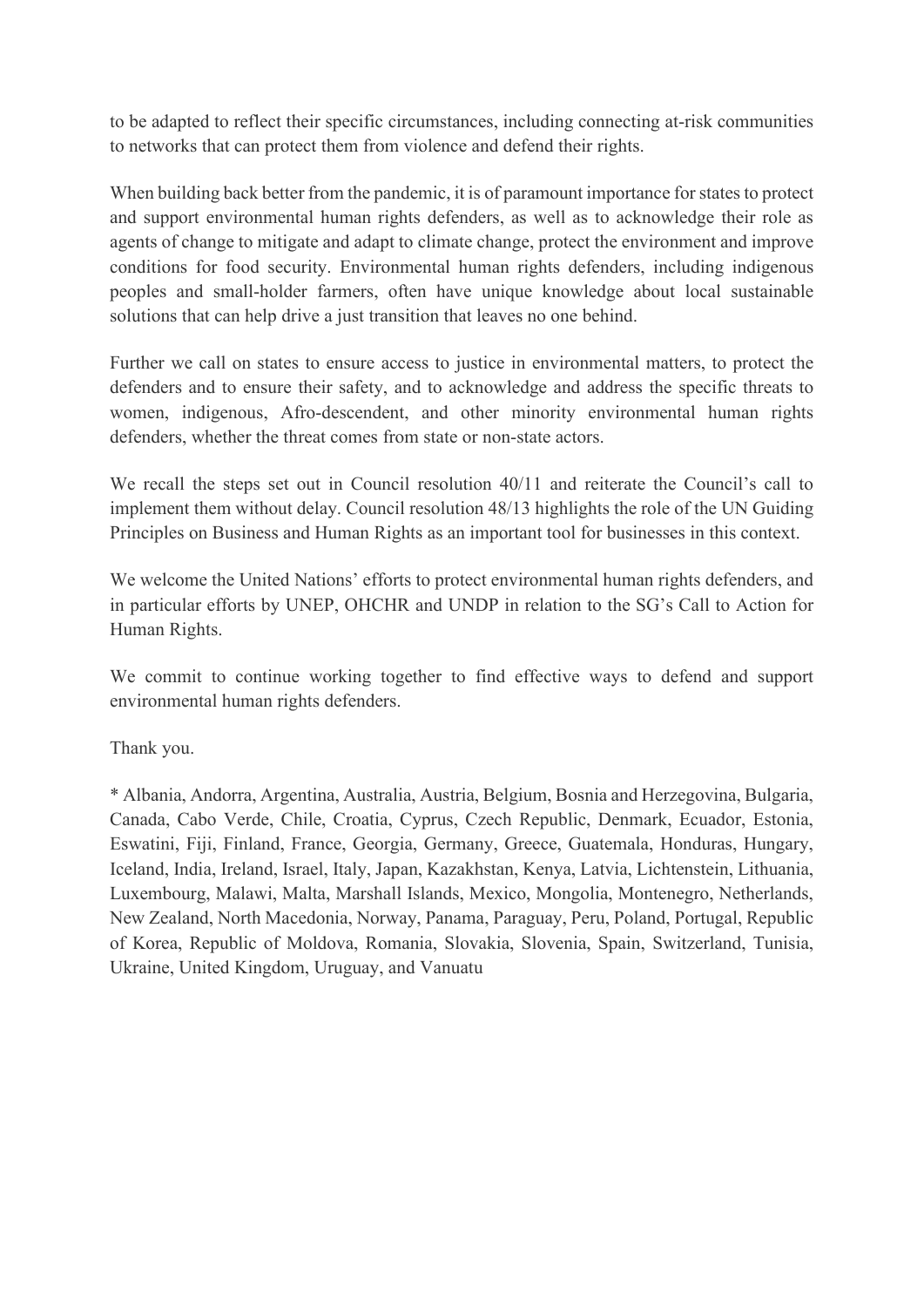## **Item 4: Human rights situations that require the Council's attention 22 March 2022 Cross-regional joint statement Joint Statement delivered by Poland**

### *Madam President,*

*I have the honour to the deliver this joint statement on behalf of 51 states.*

We, the signatories to this statement, are concerned about the dramatically deteriorating situation of human rights and fundamental freedoms in the Russian Federation over the past 12 months. This has particularly manifested in recent days in the context of Russia's brutal, unprovoked, and unjustified aggression against Ukraine.

In 2021, during the 46<sup>th</sup> session of this Council, numerous states expressed their concern about the human rights situation in Russia. Sadly, developments in the intervening period prove that these concerns were well-founded. We are concerned about the steps Russia has taken to suppress a growing number of dissenting journalists and independent media outlets; arbitrary arrests of dissident activists, trials seeking eliminate political opponents; and profound restrictions on the exercise of freedom of expression, freedom of association, and the right of peaceful assembly. Particularly concerning is a continuous use by the authorities of repressive laws on 'undesirable' organizations, under the pretext of fighting extremism and terrorism, or allegations against individuals of acting as "foreign agents" to suppress civil society, media, and political opposition. We express great alarm at recently adopted Russian legislation that would punish those who contradict the Russian government's false narratives about its war against Ukraine with up to 15 years imprisonment.

Most recently, we are concerned by attempts made by Russian authorities to silence all critical voices, including those of Russian citizens protesting Russia's invasion of Ukraine. We are appalled by the unjust detentions of more than 13,000 individuals who exercised their right of peaceful assembly during nationwide protests and by unnecessary and excessive use of force by police during the after the arrests. Likewise, we are shocked by growing restrictions placed by Russian authorities on access to reliable and credible information, including demands to remove content on the war in Ukraine from the internet; censorship of media outlets and blocking of social media platforms.

These new restrictions are the latest part of a long-standing campaign by Russian authorities to shrink the space for freedom of opinion and expression more broadly. Just one example of this campaign occurred on February 28, when the Russian Supreme Court upheld a decision to forcibly close down Memorial International, one of the oldest, best-known and most distinguished Russian NGOs, whose activists have been at the forefront of defending human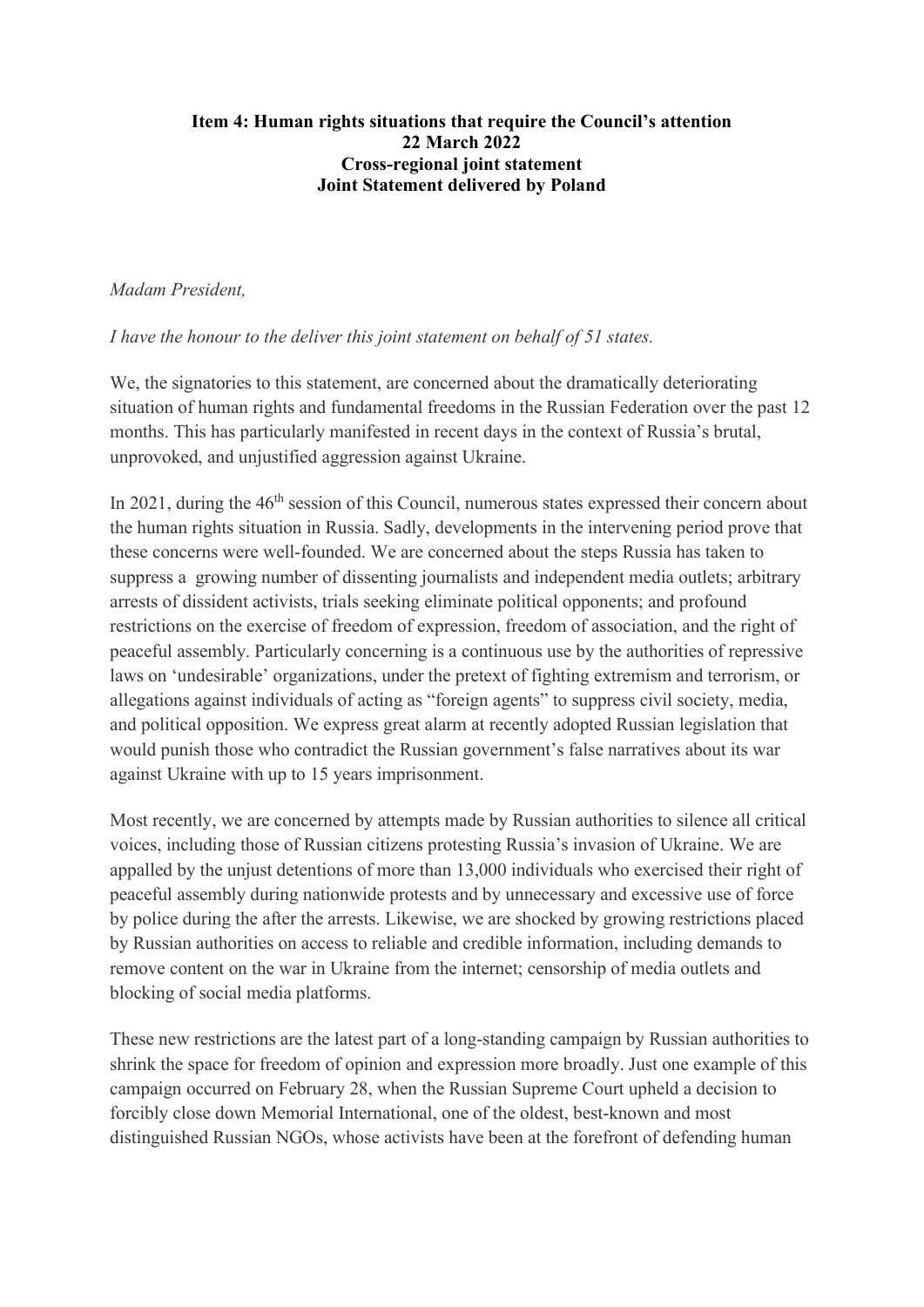rights and seeking historical truth and reconciliation in post-Soviet Russia. This plunges the future for all NGOs in Russia into uncertainty.

We also reiterate our concerns once again about the continued arbitrary detention of political prisoners, particularly in the case of Alexei Navalny. We are monitoring Mr Navalny's latest court hearing closely and repeat our calls for him to be released without delay.

The human rights situation looks set to continue to deteriorate at an increasingly sharp rate in the coming months, even compared to the past year. We join numerous international organizations in their calls for Russia to immediately release all those it has arbitrarily detained for participation in peaceful anti-war demonstrations, end all sweeping restrictions on independent media, and allow the people of Russia to have free access to information on Russia's continuing war in Ukraine. We urge the Russian authorities to respect human rights and fundamental freedoms, including the right of peaceful assembly, and to freedom of opinion and expression.

We will continue to monitor the situation in the Russian Federation.

*Thank you.*

The list of sponsoring states :

- 1. Albania
- 2. Andorra
- 3. Australia
- 4. Austria
- 5. Belgium
- 6. Bosnia and Herzegovina
- 7. Bulgaria
- 8. Canada
- 9. Columbia
- 10. Costa Rica
- 11. Croatia
- 12. Cyprus
- 13. Czech Republic
- 14. Denmark
- 15. Estonia
- 16. Finland
- 17. France
- 18. Georgia
- 19. Germany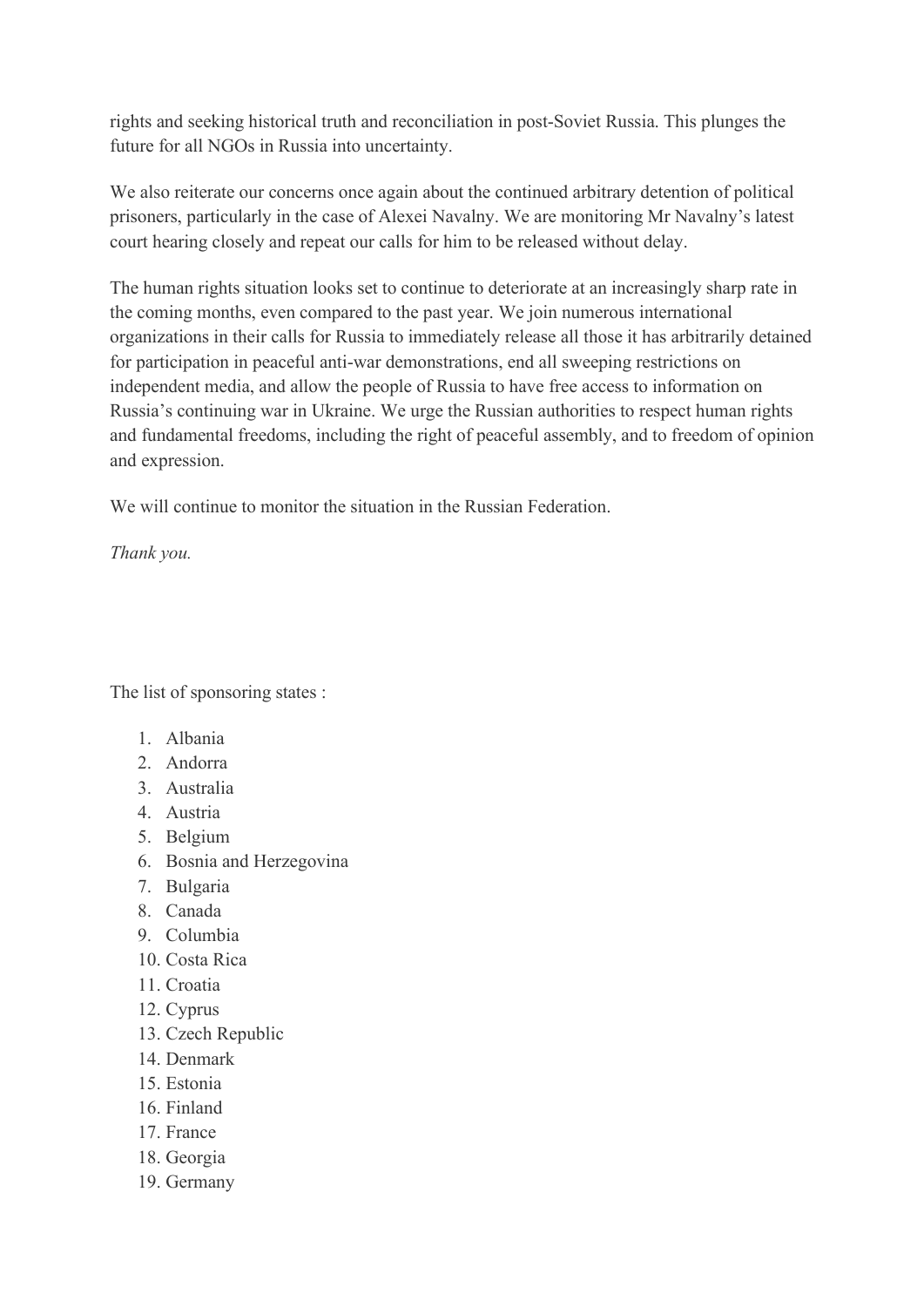- 20. Greece
- 21. Hungary
- 22. Iceland
- 23. Ireland
- 24. Italy
- 25. Japan
- 26. Latvia
- 27. Liechtenstein
- 28. Lituania
- 29. Luxembourg
- 30. Malta
- 31. Marchall Islands
- 32. Monaco
- 33. Montenegro
- 34. Netherlands
- 35. New Zealand
- 36. North Macedonia
- 37. Norway
- 38. Poland
- 39. Portugal
- 40. Romania
- 41. San Marinpo
- 42. Slovakia
- 43. Slovenia
- 44. Spain
- 45. Sweden
- 46. Switzerland
- 47. Tiomor-Leste
- 48. Ukraine
- 49. United Kingdom of Grat Britain and Nothern Ireland
- 50. United States of America
- 51. Uruguay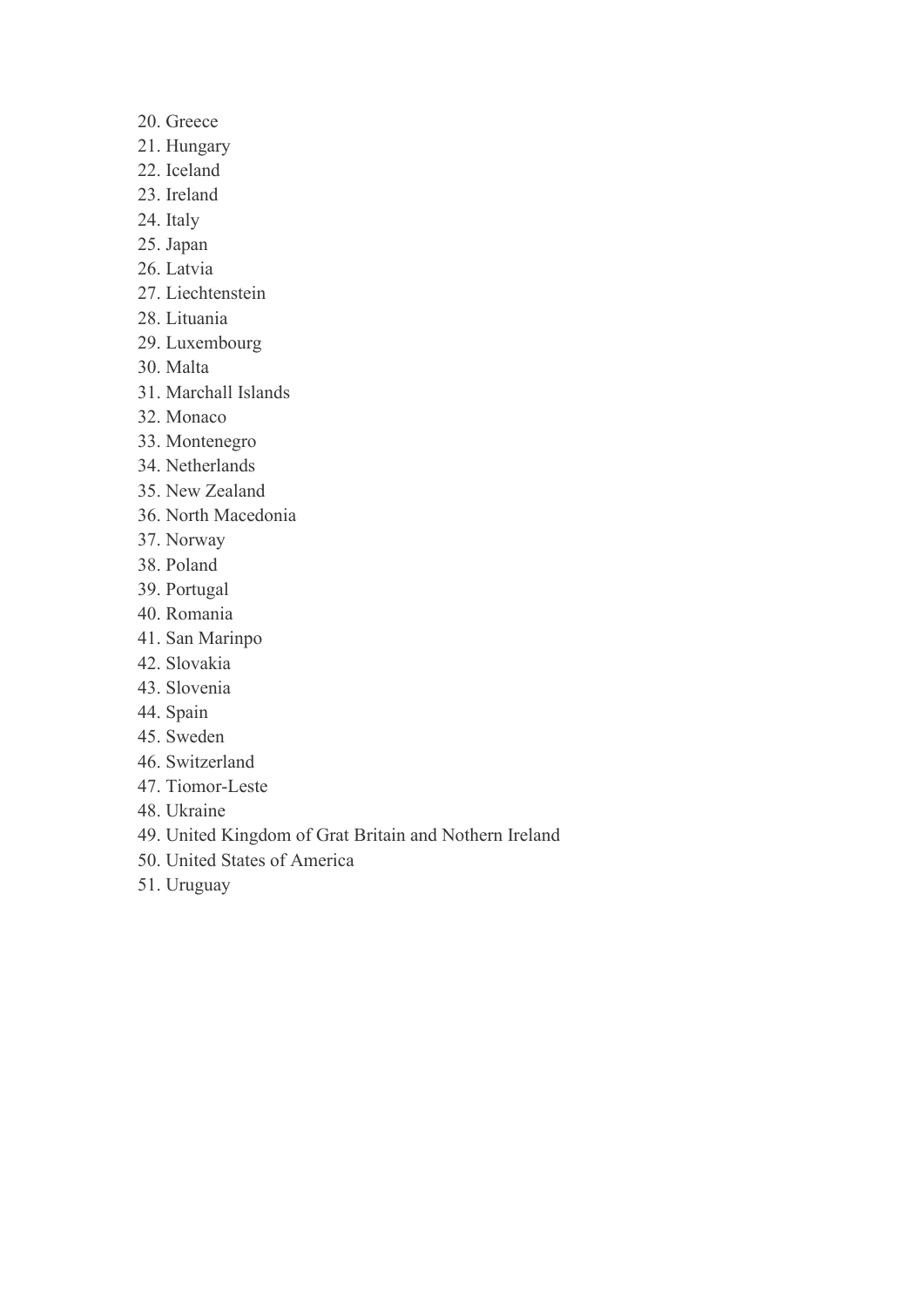## **Item 8: Joint Statement on VDPA 25 March 2022 Joint Statement delivered by the United States of America**

Mr. President,

I read this statement on behalf of a diverse, cross-regional group of over 70 countries.

When the Vienna Declaration and Programme of Action was adopted in 1993, it was a time of great change. As the world order that had guided our relations for half a century was undergoing profound transformation, the Members of the United Nations realized the importance of reaffirming their commitment to the purposes and principles reflected in the Universal Declaration of Human Rights, the Human Rights Covenants, the Geneva Conventions, the United Nations Charter, and the UN Declaration on Friendly Relations.

The UN Charter sets forth the purposes of the United Nations and the principles by which its Member States shall act. Article 2(4) states that "All members shall refrain in their international relations from the threat or use of force against the territorial integrity or political independence of any state."

The UN Declaration on Friendly Relations, adopted by consensus at the General Assembly, expounds the principle of sovereign equality of States. This principle includes six elements: "States are judicially equal; each State enjoys the rights inherent in full sovereignty; each State has the duty to respect the personality of other States; the territorial integrity and political independence of the State are inviolable; each State has the right freely to choose and develop its political, social, economic and cultural systems; and each State has the duty to comply fully and in good faith with its international obligations and to live in peace with other States."

Mr. President,

I speak to you at another moment of great change. The international legal order under which States committed to promote and respect human rights and fundamental freedoms for all, and that has contributed to peace, prosperity and freedom for so many, is under increasing challenge. In this troubled landscape, we find that the VDPA and the foundational texts it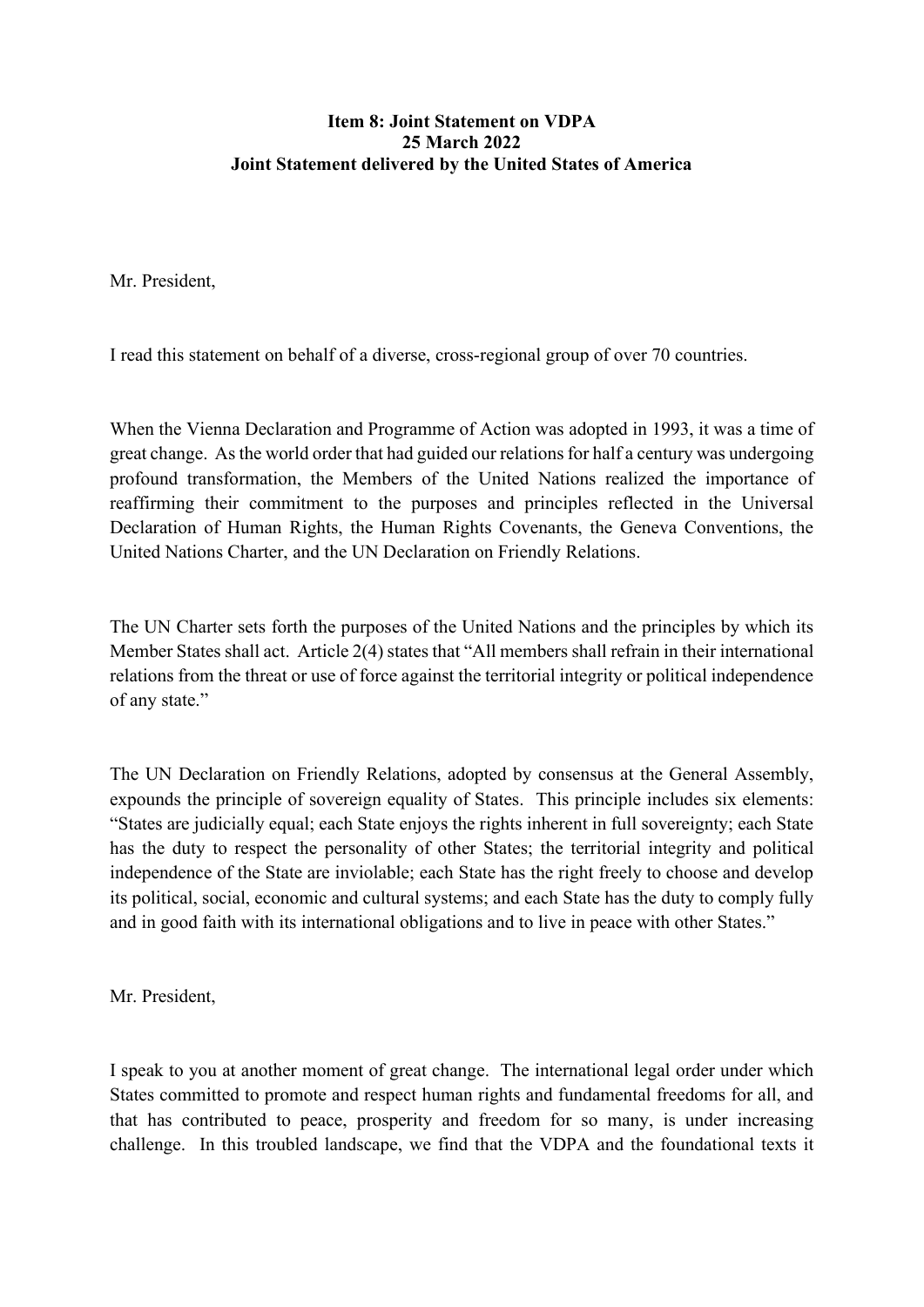reaffirmed are no less relevant today than they were thirty years ago. For this reason, we declare today our continued commitment:

… To promote and respect human rights and fundamental freedoms for all —

… To the principle of sovereign equality of states —

… To the prohibition against the threat or use of force against the territorial integrity or political independence of any state —

… And to the duty each state bears to live in peace with other States.

Thank you.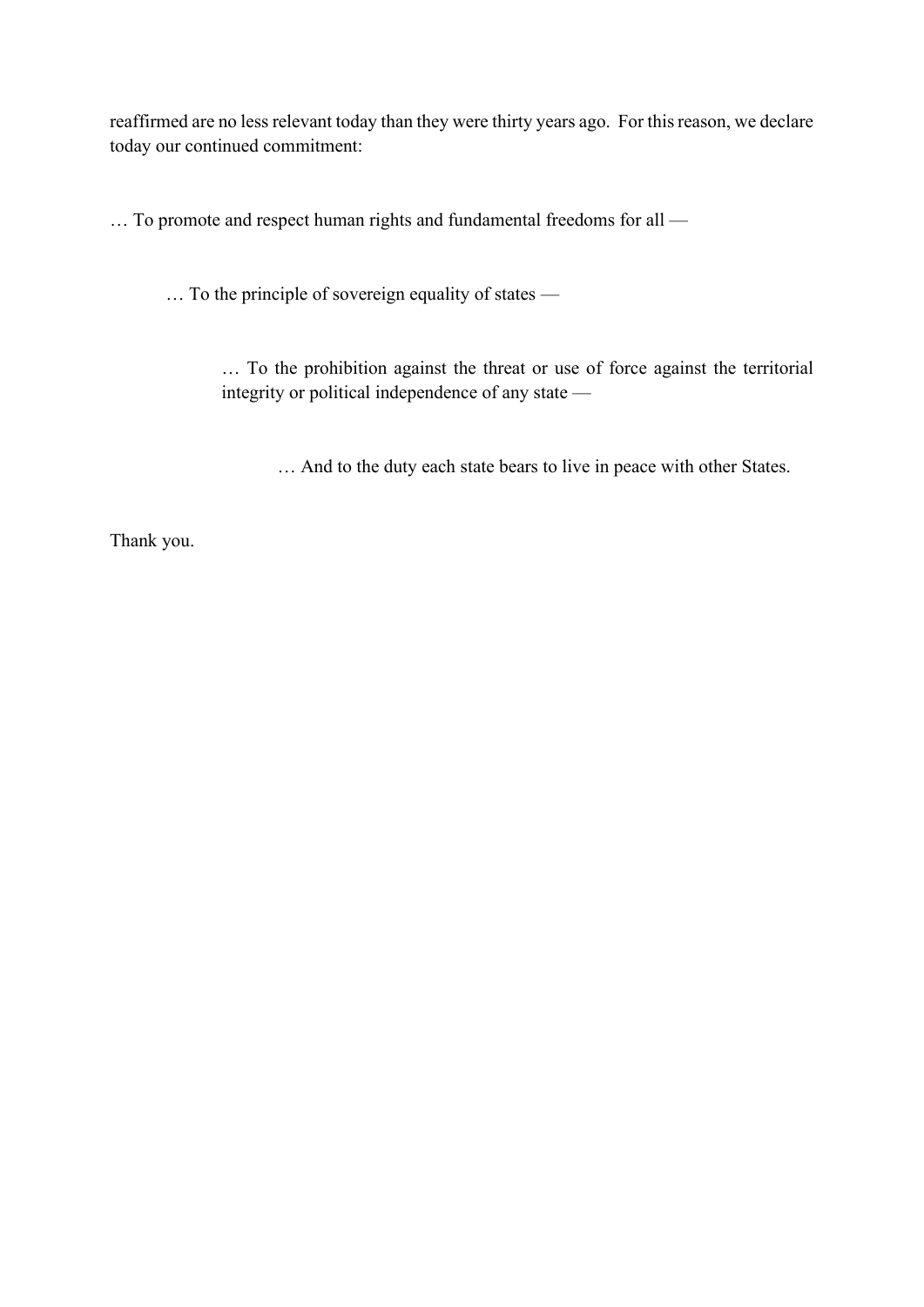## **Item 10: General Debate 30 March 2022 Joint Statement delivered by Luxembourg**

Thank you, Mr President,

I am pleased to deliver the following statement on behalf of 54 countries from all regions.

The provision and facilitation of 'technical assistance and capacity-building' is a crucial part of the mandate of this body.

We believe there is an urgent need to give thought to how the Council and the wider UN can better deliver the mobilisation and on the ground implementation of such support.

We believe that such a process of reflection should pursue seven interconnected objectives.

First, the body's work under item 10 should serve to unite all actors behind the common purpose: namely to work together, through cooperation and dialogue, to help all States implement their human rights obligations and commitments, and thus deliver on 'Our Common Agenda' and the 'Call to Action' on human rights.

Second, we propose to bring the real-world challenges and achievements of States and other actors to the Council, the good practices and lessons learnt, as well as the faces and stories of rights-holders.

Third, the Council must work and deliver for all, taking into account the full diversity of rightsholders and of the UN's membership.

Fourth, as recognised in GA resolution 60/251, the delivery of 'technical assistance and capacity-building [should be provided] in consultation with and with the consent of Member States concerned.' This means creating a space where all countries feel free to speak of their own national human rights experiences and request assistance. This will in turn encourage a spirit of introspection, national ownership, and cooperation.